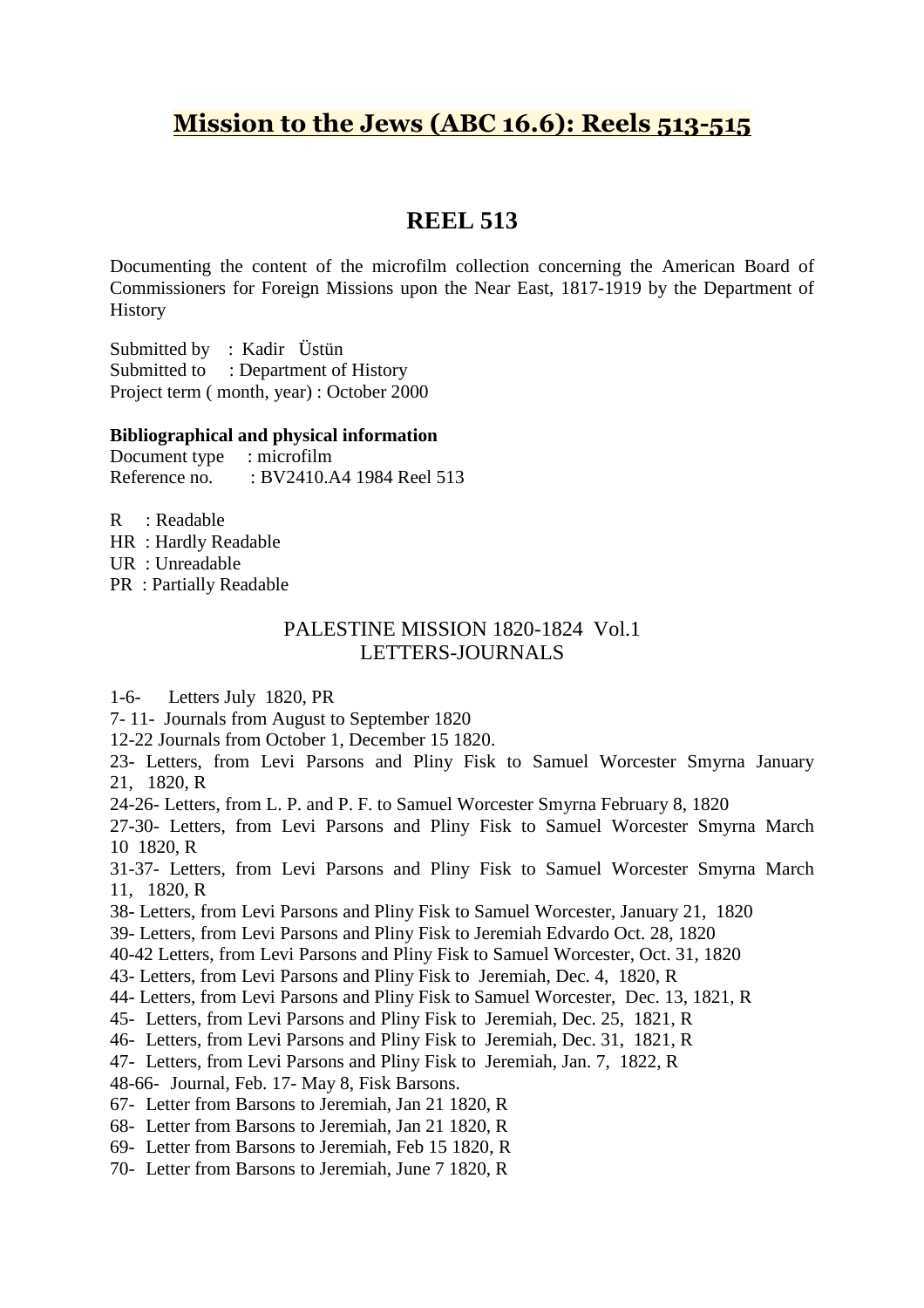- 71- Letter from Mr. Conmar to Jowel of Malta, Apr. 10 1820, R
- 72- 73- Letters, from Levi Parsons to Samuel Worcester, January 25, 1821
- 74- Letter, from Levi Parsons to Samuel Worcester, Feb. 7, 1821
- 75- Letters, from Levi Parsons to Samuel Worcester, Feb. 12, 1821
- 76- Letter from Barsons to Jeremiah, Apr. 10, 1821, R
- 77- Letters, from Levi Parsons to Samuel Worcester, May 1, 1821
- 78- Letters, from Levi Parsons to Samuel Worcester, July 8, 1821
- 79- Letters, from Levi Parsons to Samuel Worcester, Aug. 20, 1821
- 80- Letters, from Levi Parsons to Samuel Worcester, July 17, 1821
- 81- Letters, from Levi Parsons to Samuel Worcester, May 1, 1821
- 82- Letters, from Levi Parsons to Samuel Worcester, Aug. 27, 1821
- 83- Letters, from Levi Parsons to Jeremiah , Aug. 30, 1821
- 84- Letters, from Levi Parsons to Samuel Worcester, Nov. 7, 1821
- 85- Expenses from Sept. 1 to Nov. 7 1821
- 86-90- Journal, P. Fisk, from Dec. 6 1820 to Feb. 14, 1821.
- 91-93- Journal, P. Fisk, from Feb. 17 1821 to May 18, 1821.
- 94-98- Journal, P. Fisk, Aug. 27 1821.
- 99- Letter from P. Fisk to ......, Feb. 28, 1822
- 100-120- Journal, Egypt, Plink Fisk
- 121- Letter, from P. Fisk to ......., Dec. 16, 1919, R
- 122- Letter, from P. Fisk to ......., Jan. 7, 1820, R
- 123- Letter, from P. Fisk to ......., Apr. 14, 1820, R
- 124- Letter, from P. Fisk to Jeremiah, March 17, 1820, R
- 125- Letter, from P. Fisk to ......., May 30, 1821
- 128- Letter......... Constantinople, Nov. 17, 1820.
- 130- Letter, from P. Fisk to Jeremiah, May, 1821, R
- 131- Letter, from P. Fisk to Samuel Worchester, May 8, 1821, R
- 132- Letter, from P. Fisk to Jeremiah Evarts, May 17, 1821, R
- 134- Letter, from P. Fisk to Jeremiah Evarts, May 18, 1821, R
- 135- Letter, from P. Fisk to Jeremiah Evarts, July 6, 1821, R
- 136- Letter, from P. Fisk to Jeremiah Evarts, Aug. 27, 1821, R
- 137- Letter, from P. Fisk to Jeremiah Evarts, Oct. 2, 1821, R
- 138- Letter, from P. Fisk to Jeremiah Evarts, Oct. 4, 1821, R
- 139- Letter, from P. Fisk to .........., June 22, 1821, R
- 140- 148- Articles by J. D. G Bouroferos, R
- 149- Letter, from P. Fisk to Jeremiah Evarts, Oct. 9, 1821, R
- 151- Letter, from P. Fisk to Jeremiah Evarts, Nov. 10, 1821, R
- 152- Letter, from P. Fisk to Jeremiah Evarts, Nov. 22, 1821, R
- 154- Letter, from P. Fisk to Jeremiah Evarts, Jan. 2, 1822, R
- 156- Letter, from P. Fisk to Jeremiah Evarts, Jan. 16, 1822, R
- 157- Letter, from P. Fisk to Jeremiah Evarts, Jan. 24, 1822, R
- 159- Letter, from P. Fisk to Jeremiah Evarts, Jan. 25, 1822, R
- 160- Letter, from P. Fisk to John M., Jan. 26, 1822, R
- 161- Letter, from P. Fisk to Jeremiah Evarts, Feb. 4, 1822, R
- 163- Letter, from P. Fisk to Jeremiah Evarts, Feb. 10, 1822, R
- 164- Letter, from P. Fisk to Jeremiah Evarts, Feb. 11, 1822, R
- 165- Letter, from P. Fisk to Jeremiah Evarts, Feb. 20, 1822, R
- 166- Account of Palestine Mission with J. Evarts., R
- 167- Letter, from P. Fisk to Jeremiah Evarts, Apr. 18, 1822, R
- 168- Letter, from P. Fisk to Jeremiah Evarts, May 9, 1822, R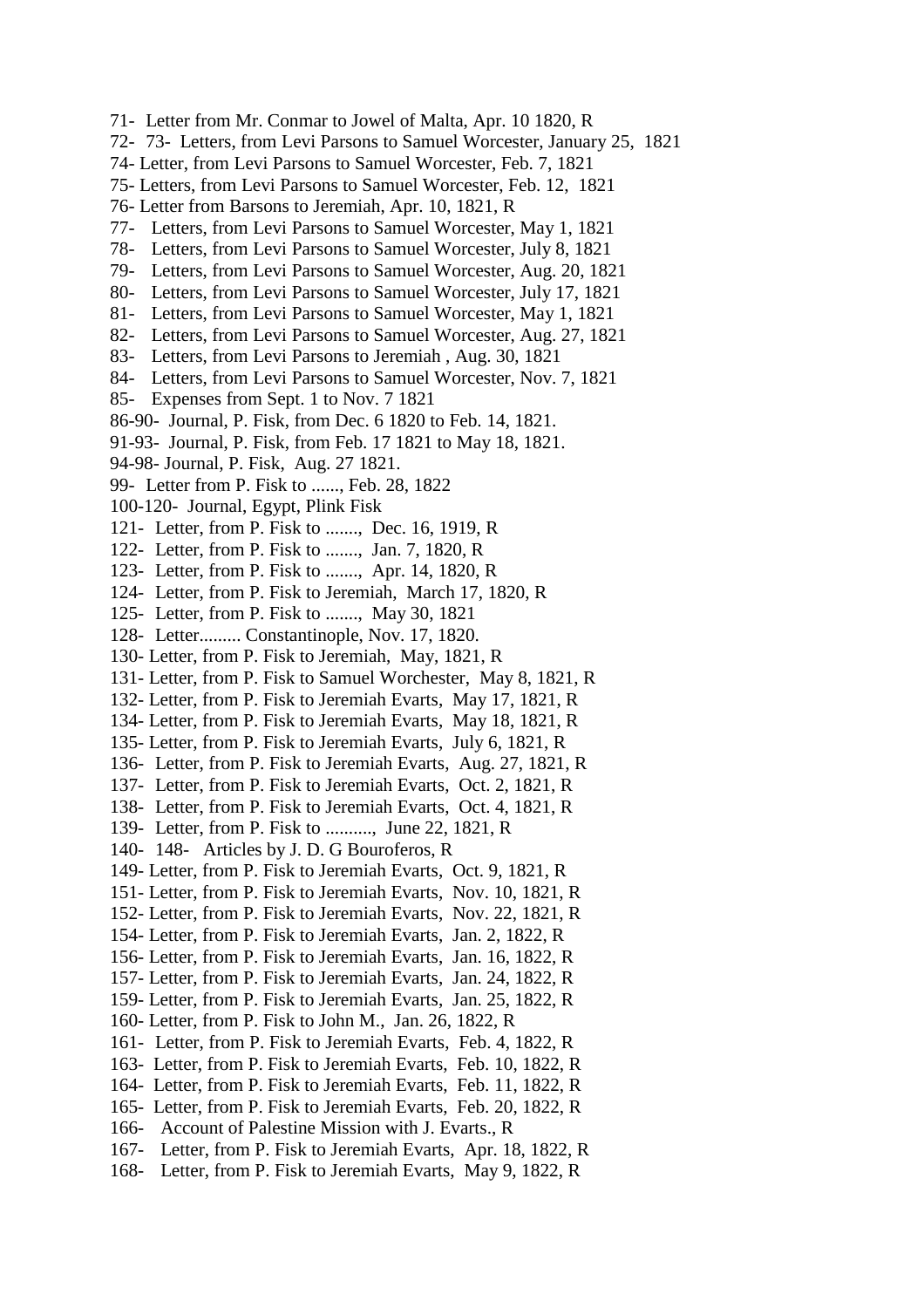- 171- Letter, from P. Fisk to Jeremiah Evarts, Oct. 5, 1822, R
- 173- Letter, from P. Fisk to Jeremiah Evarts, Nov. 21, 1822, R
- 175- Letter, from P. Fisk to Jeremiah Evarts, Dec. 25, 1822, R
- 177- Letter, from P. Fisk to Jacob Von Lenneto, Apr. 5, 1823, R
- 178- Letter, from P. Fisk to Jacob Von Lenneto, Aug. 19, 1823, R
- 179- Letter, from P. Fisk to Jacob Von Lenneto, Aug. 21, 1823, R
- 180- Letter, from P. Fisk to ............, Dec. 13, 1823, R
- 181- Letter, from P. Fisk to Jeremiah Evarts, Nov. 9, 1823, R
- 182- Letter, from P. Fisk to Jeremiah Evarts, Dec. 22, 1823, R
- 183- Letter, from P. Fisk to Jeremiah Evarts, Feb. 20, 1823, R
- 184- Letter, from P. Fisk to Jeremiah Evarts, July 28, 1823, R
- 190- Journals of S. Ring and P. Fisk, Jan. 3, 1823, R
- 211- Journals of S. Ring and P. Fisk, March 24, 1823, R
- 223- Journals of S. Ring and P. Fisk, R
- 230- Letter from Fisk to Evarts, R
- 244- Journal, Palestine Mission, Fisk., June 8, 1824, R
- 258- Journal of Pliny Fisk from Oct. 18, 1823 to Nov. 23,
- 267- Journal, Palestine Mission, Fisk., June 8, 1824, R
- 269- Letter from D. Temple to Jeremiah Evarts, Aug. 26, 1822, R
- 270- Letter from D. Temple to Jeremiah Evarts, Sept. 17, 1822, R
- 271- Letter from D. Temple to Jeremiah Evarts, Feb. 23, 1822, R
- 272- Letter from D. Temple to Dr. R. Anderson, Feb. 25, 1822, R
- 273- Letter from D. Temple to Dr. R. Anderson, March 7, 1822, R
- 274- Letter from D. Temple to Dr. R. Anderson, March 8, 1822, R
- 275- Letter from D. Temple to Jeremiah Evarts, Apr. 21, 1822, R
- 276- Letter from D. Temple to Jeremiah Evarts, Apr. 30, 1822, R
- 277- Letter from D. Temple to Jeremiah Evarts, May 17, 1822, R 278- Letter from D. Temple to Jeremiah Evarts, July 15, 1822, R
- 279- Letter from D. Temple to Jeremiah Evarts, Sept. 2, 1822, R
- 280- Letter from D. Temple to Jeremiah Evarts, Sept. 2, 1822, R
- 281- Letter from D. Temple to Jeremiah Evarts, Sept. 12, 1822, R
- 282- Letter from D. Temple to Mr. R. Anderson, Jan. 12, 1823, R
- 283- Letter from D. Temple to Jeremiah Evarts, Jan. 28, 1823, R
- 284- Letter from D. Temple to Jeremiah Evarts, Feb. 3, 1823, R
- 285- Letter from D. Temple to Jeremiah Evarts, Feb. 15, 1823, R
- 286- Letter from D. Temple to Jeremiah Evarts, Apr. 25, 1823, R
- 287- Letter from D. Temple to Jeremiah Evarts, June 17, 1823, R
- 288- Letter from D. Temple to R. Anderson, July 24, 1823, R
- 289- Letter from D. Temple to Jeremiah Evarts, July 31, 1823, R
- 290- Letter from D. Temple to Jeremiah Evarts, Oct. 23, 1823, R
- 291- Letter from D. Temple to Jeremiah Evarts, Nov. 12, 1823, R
- 292- Letter from D. Temple to Rufus Anderson, Dec. 11, 1823, R
- 293- Letter from D. Temple to R. Anderson, Jan 21, 1824, R
- 294- Letter from D. Temple to R. Anderson, Jan 21, 1824, R
- 296- The Journal of William Goodell and Isaac Bird. R
- 305- Letter from Bird to Anderson, July 31, 1823. R
- 306- Letter from Bird to J. Evarts, Oct. 14, 1823. R
- 307- Letter from Bird to Anderson, Oct. 20, 1823. R
- 308- Letter from Goodell to Anderson, Jan. 20, 1823. R
- 309- Letter from Goodell to Anderson, Feb. 4, 1823. R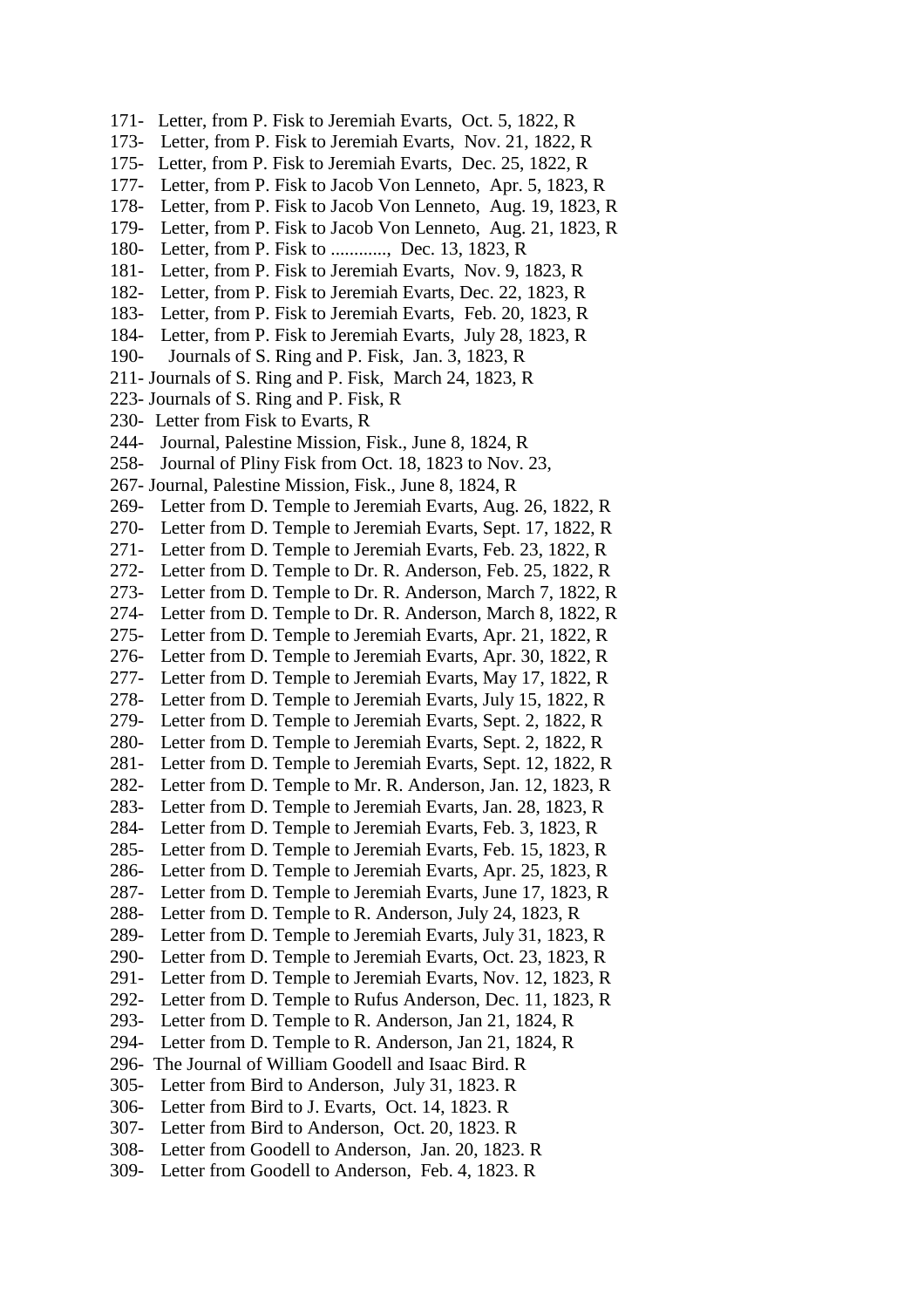- 310- Letter from Goodell to Evarts, Apr. 5, 1823. R
- 311- Letter from Goodell to Anderson, May 10, 1823. R
- 312- Letter from Goodell to Evarts, Sept. 22, 1823. R
- 313- Letter from John A. Durands to J. Evarts, June 23, 1823. R
- 314- Letter from Goodell to Evarts, July 30, 1823. R
- 315- Letter from Goodell to Evarts, Oct. 14, 1823. R
- 316- Letter from Goodell to Evarts, Jan. 24, 1823. R
- 317- Letter from Goodell to Evarts, Jan. 30 1823. R
- 318- Letter from Birds and Goodell to Evarts, Jan. 4, 1824, R
- 319- Letter from Birds and Goodell to Evarts, Jan. 30, 1824, R
- 320- Letter from Birds and Goodell to Evarts, June. 17, 1824, R
- 321- Letter from Birds and Goodell to Evarts, Oct. 13, 1824, R
- 322- Letter from ........ to Evarts, Sept. 30, 1823, R
- 338- Letter from Mr. King to Evarts, Sept. 30, 1823, R
- 351- Letter from ........ to Evarts, ........., 1823, PR
- 352- Rev Johan King's Journal July 6, 1824.
- 379- Letter from J. King to Evarts, Aug. 12, 1822, R
- 380- Letter from J. King to Hendrich Molthenins, July 22, 1822, R
- 381- Letter from J. King to Louis Mertes, July 22, 1822, R
- 382- Letter from J. King to Louis Mertes, Aug. 1, 1822, R
- 386- Letter from Louis Mertes to J. King , Aug. 10, 1822, R
- 387- Letter from Thomas Hardingten to J. King, July 29, 1822, R
- 388- Letter from J. King to ........., July 17, 1822, R
- 389- Letter from Neming to J. King, Aug. 5, 1822, R
- 390- Letter from Neming to J. King, Sept. 21, 1822, R
- 391- Letter from J. King to J. Evarts, Oct. 19, 1822, R
- 392- Letter from J. King to J. Evarts, .... 20, 1822, R
- 393- Letter from J. King to J. Evarts, Oct. 16, 1822, R
- 394- Letter from J. King to J. Evarts, Nov. 29, 1822, R
- 395- Letter from J. King to J. Evarts, Dec. 21, 1822, R
- 396- UR
- 397- Letter from J. King to Wilder, March 16, 1823, R
- 398- Letter from J. King to Wilder, March 29, 1823, R
- 399- Letter from J. King to Wilder, July 15, 1823, R
- 400- Letter from J. King to Evarts, Nov. 4, 1823, R
- 401- Letter from J. King to Evarts, Nov.11, 1823, R
- 402- UR

**-END-**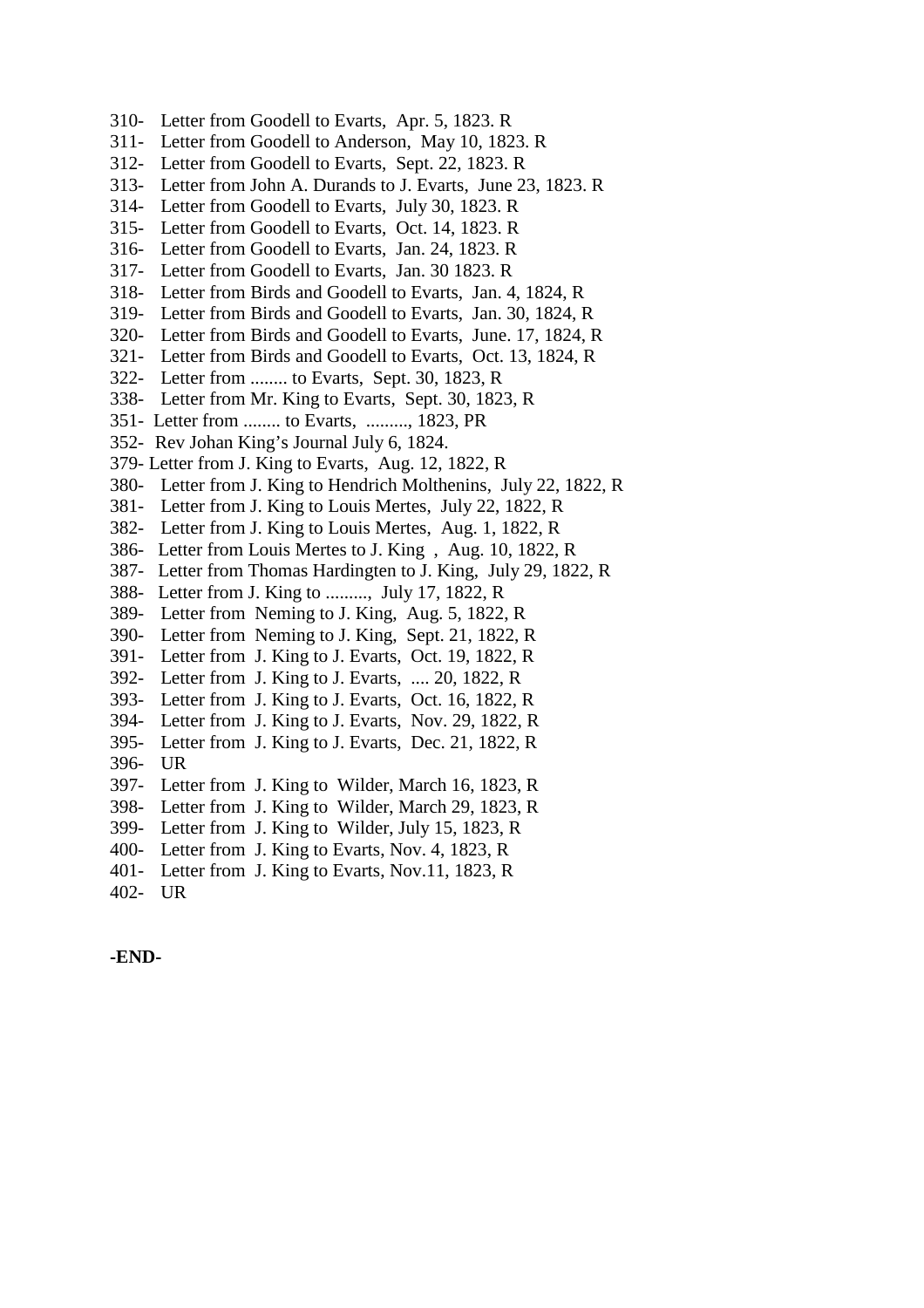### **REEL 514**

Submitted by : Kadir Üstün Submitted to : Department of History Project term ( month, year) : October 2000

#### **Bibliographical and physical information**

Document type : microfilm Reference no. : BV2410.A4 1984 Reel 514

R : Readable

HR : Hardly Readable

UR : Unreadable

PR : Partially Readable

PAPERS OF THE AMERICAN BOARD OF COMMISSIONERS FOR FOREIGN MISSIONS ABC 16: THE NEAR EAST 1817-1919 UNIT 5 REEL 514 16.6 MISSION TO THE JEWS VOL. 2 VOL. 2 PALESTINE MISSION 1824-1830 LETTERS-JOURNALS

- 1- Letter from Pliny Fisk to Jeremiah Evarts, May 27, 1824, R
- 2- Abstract of a letter from Pliny Fisk, June 17, 1824, R
- 3- Letter from I. Bird to Rufus Anderson, March 27, 1824, R
- 4- Letter from I. Bird to Jeremiah Evarts, Jan 11, 1825, R
- 5- Letter from I. Bird to Rufus Anderson, Feb. 9, 1825, R
- 6- Letter from I. Bird to Jeremiah Evarts, May 19, 1825, R
- 7- Letter from I. Bird to Rufus Anderson, Sept 20, 1825, R
- 8- Letter from I. Bird to Jeremiah Evarts, R Jan 6, 1826, R
- 9- Letter from I. Bird to Jeremiah Evarts, March 14, 1826, R
- 10- Letter from I. Bird to Jeremiah Evarts, May 22, 1826, R
- 11- Letter from I. Bird to Jeremiah Evarts, Jan 27, 1826, R
- 12- Letter from I. Bird to Jeremiah Evarts, Oct. 19, 1826, R
- 13- Letter from I. Bird to Jeremiah Evarts, Jan 11, 1825, R
- 14-Journal Continued from June to November, R
- 15-Journal from March 18 to June 30, 1827, R
- 16- Letter from I. Bird to Mr. Anderson, Nov. 27, 182, R
- 17- Letter from I. Bird to Jeremiah Evarts, Apr. 9, 1827, R
- 18- Letter from I. Bird to Rufus Anderson, July 26, 1828, R
- 19- Letter from I. Bird to Rufus Anderson, Aug. 29, 1828, R
- 20-Journal from Nov. 25, 1827 to Sept. 20 1828, R
- 21- Letter from I. Bird to Jeremiah Evarts, Jan. 21, 1830, R
- 22- Letter from I. Bird to Jeremiah Evarts, Jan. 29, 1830, R
- 23- Letter from I. Bird to R. Anderson, Nov. 2, 1830, R
- 24- Letter from I. Bird to Jeremiah Evarts, March 3, 1830, R
- 25- Letter from I. Bird to Jeremiah Evarts, Apr. 20, 1830, R
- 26- Letter from I. Bird to Mr. Norton, Apr. 22, 1830, R
- 27-Journal of W. Goodell at Beirut, Sept. 30, 1824, R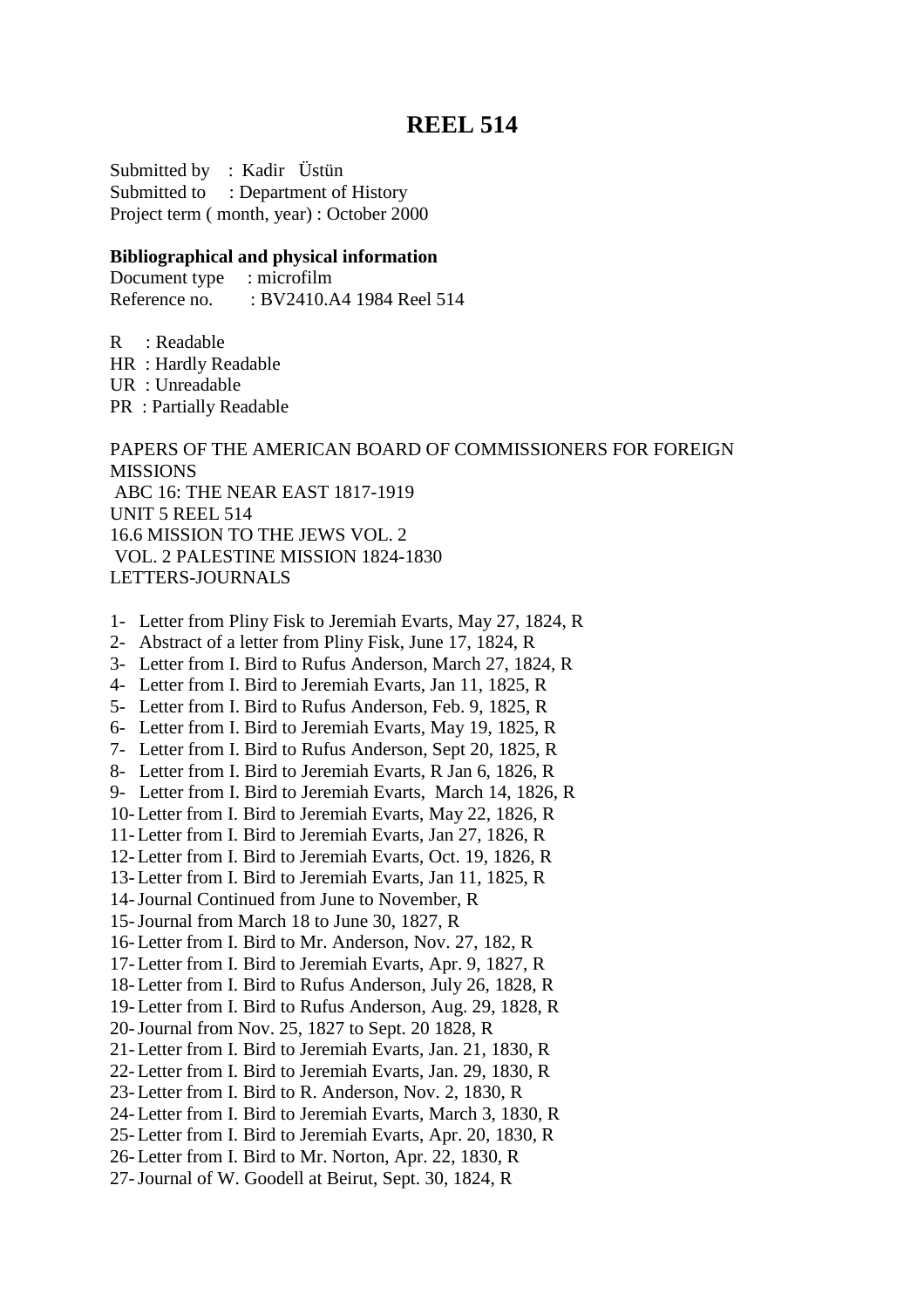28-Journal of W. Goodell at Beirut, Feb. 21, 1825, R 29- ? Feb. 21, 1825 30- Letter from W. Goodell to Jeremiah Evarts, July 20, 1824, R 31- Letter from W. Goodell to Jeremiah Evarts, Aug. 9, 1824, R 32- Letter from W. Goodell to Jeremiah Evarts, Aug. 30, 1825, R 33- Letter from W. Goodell to Jeremiah Evarts, Jan. ?, 1825, R 34- Letter from W. Goodell to Jeremiah Evarts, Jan. 17, 1825, R 35- Letter from W. Goodell to R. Anderson, Feb. 1, 1825, R 36- Letter from W. Goodell to Jeremiah Evarts, Feb. 2, 1825, R 37- Letter from W. Goodell to R. Anderson, March 1, 1825, R 38- Letter from W. Goodell to Jeremiah Evarts, March 14, 1825, R 39- Letter from W. Goodell to Jeremiah Evarts, March 14, 1825, R 40- Letter from W. Goodell to R. Anderson, March 31, 1825, R 41- Letter from W. Goodell to R. Anderson, March 3o, 1825, R 42- Letter from W. Goodell to R. Anderson, May 31, 1825, R 43- Letter from W. Goodell to R. Anderson, June30, 1825, R 44- Letter from W. Goodell to R. Anderson, July 15, 1825, R 45- Letter from W. Goodell to R. Anderson, Aug. 2, 1825, R 46- Letter from W. Goodell to R. Anderson, Aug. 31, 1825, R 47- Letter from W. Goodell to R. Anderson, Sept 30, 1825, R 48- Letter from W. Goodell to R. Anderson, Oct. 18, 1825, R 49- Letter from W. Goodell to Jonos King, Dec. 25, 1825, R 50- Letter from W. Goodell to Jonos King, Oct. 31, 1825, R 51- Letter from W. Goodell to Jeremiah Evarts, Nov. 12, 1825, R 52- Letter from W. Goodell to Jeremiah Evarts, Nov. 30, 1825, R 53- Letter from W. Goodell to R. Anderson, Dec. 31, 1825, R 54- Letter from W. Goodell to R. Anderson, Dec. 31, 1825, R 55- Letter from W. Goodell to R. Anderson, Jan. 3, 1826, R 56- Letter from W. Goodell to Jeremiah Evarts, Jan. 3, 1826, R 57- Letter from W. Goodell to Jeremiah Evarts, Feb. 16, 1826, R 58- Letter from W. Goodell to Jeremiah Evarts, Apr. 8, 1826, R 59- Letter from W. Goodell to Jeremiah Evarts, Apr. 8, 1826, R 60- Letter from W. Goodell to Jeremiah Evarts, May 15, 1826, R 61- Letter from W. Goodell to R. Anderson, May 15, 1826, R 63- Letter from W. Goodell to Jeremiah Evarts, June 19, 1826, R 64- Letter from W. Goodell to Jeremiah Evarts, July 14, 1826, R 65- Letter from W. Goodell to Jeremiah Evarts, July 26, 1826, R 66- Letter from W. Goodell to Jeremiah Evarts, Sept. 15, 1826, R 67- Letter from W. Goodell to Jeremiah Evarts, Sept. 29, 1826, R 68- Letter from W. Goodell to Jeremiah Evarts, Dec. 4, 1826, R 69- Letter from W. Goodell to Jeremiah Evarts, ?, 1826, R 70- Letter from W. Goodell to Jeremiah Evarts, Dec. 18, 1826, R 71- Letter from W. Goodell to Jeremiah Evarts, Dec. 18, 1826, R 72- Letter from W. Goodell to Jeremiah Evarts, Dec. 19, 1826, R 73- Letter from W. Goodell to Jeremiah Evarts, Nov. 20, 1826, R 74- Letter from W. Goodell to Jeremiah Evarts, Nov. 27, 1826, R 75- Letter from W. Goodell to Jeremiah Evarts, Jan. 12, 1827, R 76- Letter from W. Goodell to R. Anderson, Feb. 13, 1827, R 77- Letter from W. Goodell to Jeremiah Evarts, Jan. 12, 1827, R 78- Letter from W. Goodell to R. Anderson, Apr. 3, 1827, R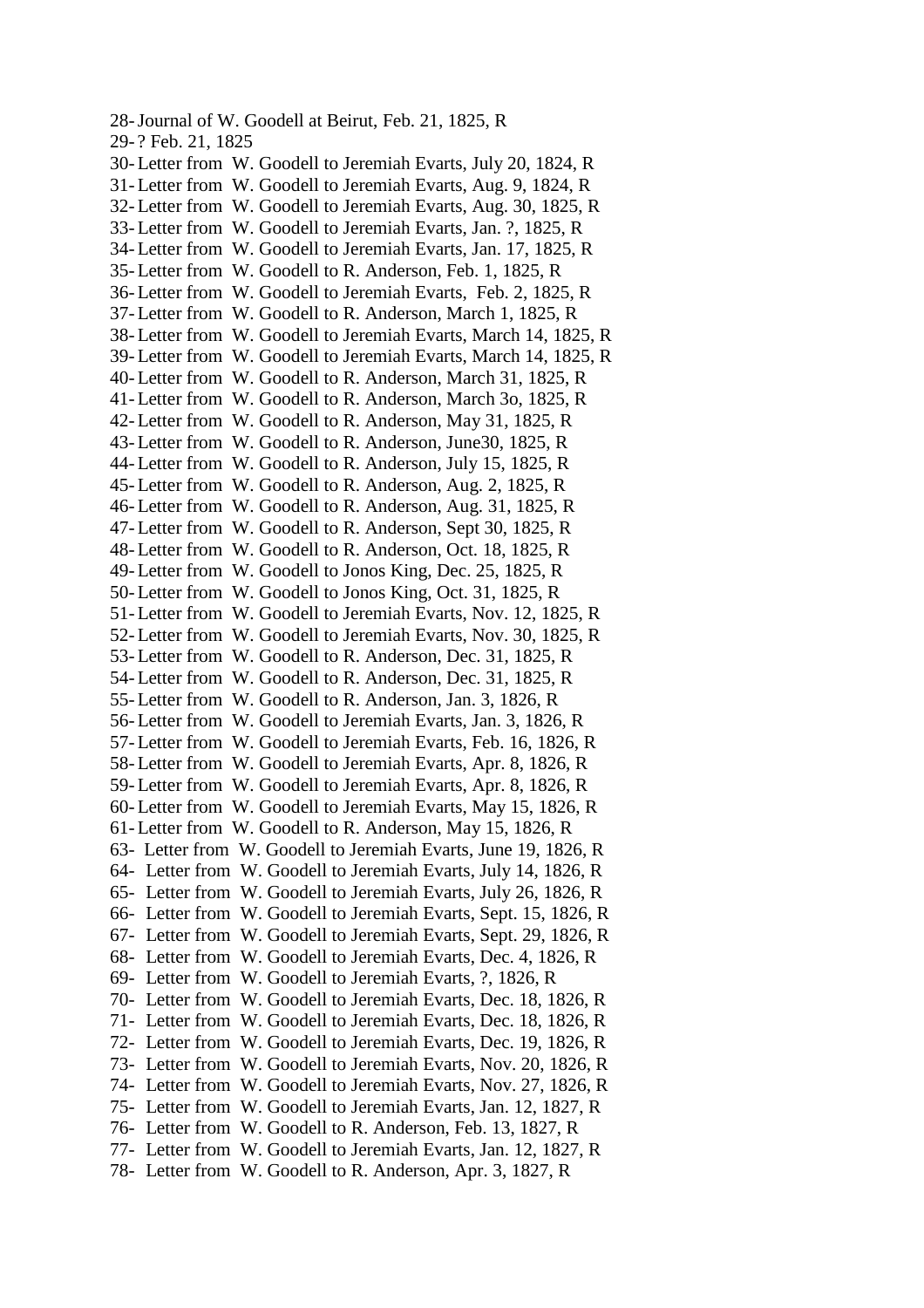79- Letter from W. Goodell to Jeremiah Evarts, May 3, 1827, R 80- Letter from W. Goodell to R. Anderson, May 21, 1827, R 81- Letter from W. Goodell to R. Anderson, May 26, 1827, R 82- Letter from W. Goodell to Jeremiah Evarts, June 30, 1827, R 83- Letter from W. Goodell to Jeremiah Evarts, Aug. 19, 1827, R 84- Letter from W. Goodell to Jeremiah Evarts, Aug. 20, 1827, R 85- Letter from W. Goodell to R. Anderson, Aug. 22, 1827, R 86- Letter from W. Goodell to A. Cummings, Oct. 17, 1827, R 87- Letter from W. Goodell to Jeremiah Evarts, Nov. 7, 1827, R 88- Letter from W. Goodell to Jeremiah Evarts, Nov. 29, 1827, R 89- Letter from W. Goodell to Jeremiah Evarts, Feb. 5 , 1828, R 90- Letter from W. Goodell to R. Anderson, Apr. 3, 1828, R 91- Letter from W. Goodell to R. Anderson, Apr. 19, 1828, R 92- Letter from W. Goodell to R. Anderson, June 21, 1828, R 93- Letter from W. Goodell to R. Anderson, Sept. 29, 1828, R 94- Letter from W. Goodell to J. Evarts, Dec. 24, 1828, R 95- Letter from W. Goodell to Jeremiah Evarts, Feb. 12 , 1829, R 96- Letter from W. Goodell to David Green, March 20 , 1829, R 97- Letter from W. Goodell to Jeremiah Evarts, June 12 , 1829, R 98- Letter from W. Goodell to Jeremiah Evarts, July 30 , 1829, R 99- Letter from W. Goodell to Jeremiah Evarts, Sept. 4 , 1829, R 100-Letter from W. Goodell to H. D. Leeves, Dec. 24, 1829, R 101-Letter from W. Goodell to Jeremiah Evarts, Feb. 5 , 1830, R 102-Letter from W. Goodell to R. Anderson, Feb. 26 , 1830, R 103-"History of Armenia" by William Goodell 104- Letter from W. Goodell to ? , May 8, 1830, R 105- Letter from W. Goodell to R. Anderson, May 4 , 1830, R 106-Letter from Daniel Temple to Rufus Anderson, Aug. 16, 1824, R 107-Letter from Daniel Temple to Jeremiah Evarts, Aug. 20, 1824, R 108-Letter from Daniel Temple to Jeremiah Evarts, Sept. 3, 1824, R 109-Letter from Daniel Temple to Jeremiah Evarts, Oct. 22, 1824, R 110-Letter from Daniel Temple to Jeremiah Evarts, Nov. 17, 1824, R 111-Letter from Daniel Temple to Jeremiah Evarts, Nov. 26, 1824, R 112-Letter from Daniel Temple to Jeremiah Evarts, Dec. 10, 1824, R 113-Letter from Daniel Temple to Jeremiah Evarts, Feb 1, 1825, R 114-Letter from Daniel Temple to Jeremiah Evarts, Apr. 20, 1825, R 115-Letter from Daniel Temple to Jeremiah Evarts, Apr. 21, 1825, R 116-Letter from Daniel Temple to Jeremiah Evarts, June 13, 1825, R 117-Letter from Daniel Temple to Rufus Anderson, Aug. 1, 1825, R 118-Letter from Daniel Temple to Jeremiah Evarts, Nov. 15, 1825, R 119-Letter from Daniel Temple to Jeremiah Evarts, July 1, 1825, R 120-Letter from Daniel Temple to Rufus Anderson, Jan. 21, 1826, R 121-Letter from Daniel Temple to Rufus Anderson, Jan. 26, 1826, R 122-Letter from Daniel Temple to Rufus Anderson, Jan. 27, 1826, R 123-Letter from Daniel Temple to Rufus Anderson, Aug. 24, 1826, R 124-Letter from Daniel Temple to Jeremiah Evarts, Dec. 2, 1826, R 125-Letter from Daniel Temple to Jeremiah Evarts, Jan. 25, 1827, R

**-END-**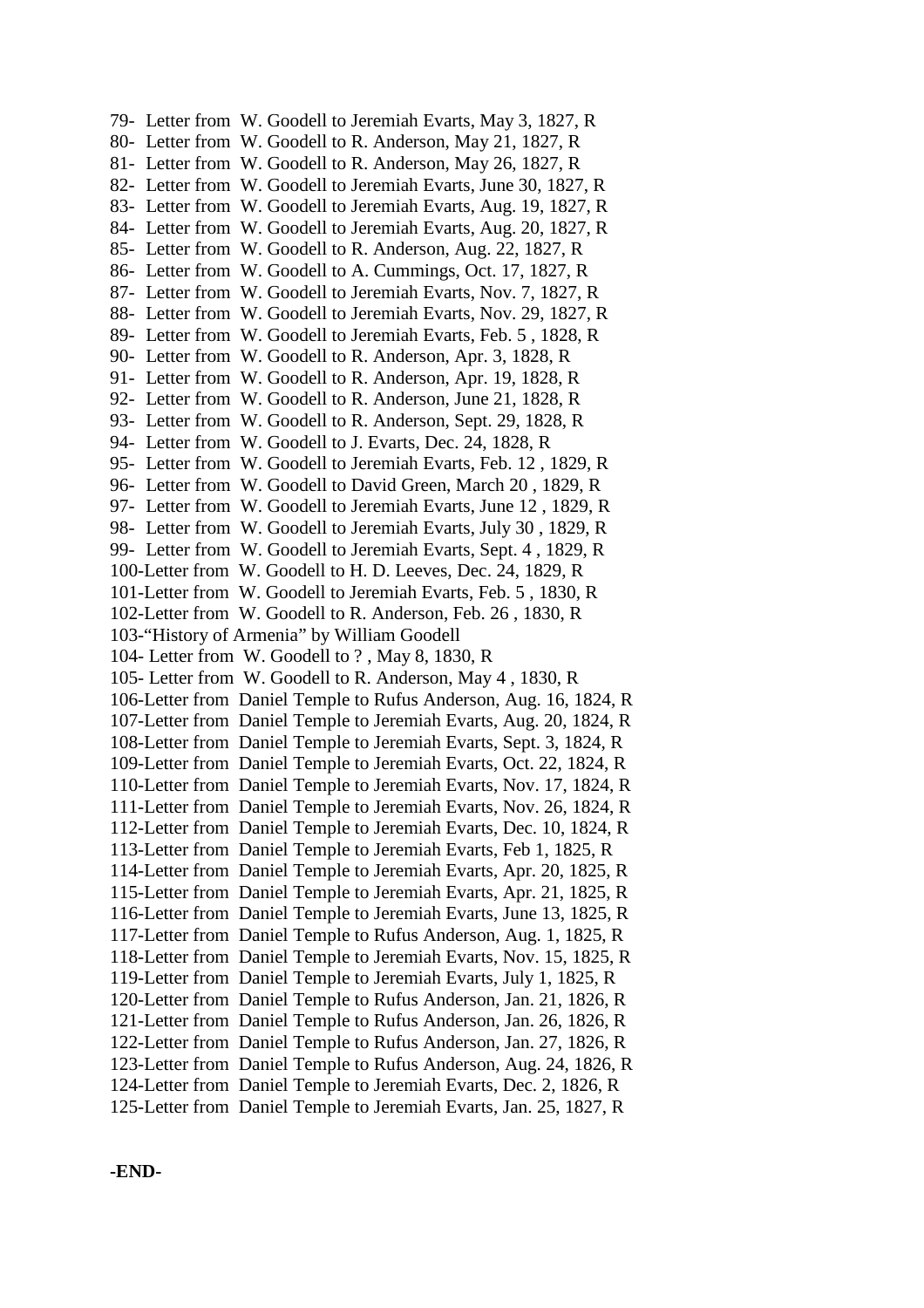Submitted by : Kadir Ustun Submitted to : Department of History Project term ( month, year) : December 2000

### **Bibliographical and physical information**

Document type : microfilm Reference no. : BV2410.A4 1984 Reel 515

R : Readable HR : Hardly Readable UR : Unreadable PR : Partially Readable

Vol. 3 PALESTINE MISSION 1824-1830 Letters-Journals

Letters and Papers of the Board Vol. 27 Palestine Mission Letters received between August 1827 and September 1831

Part Second

126- Letter from Donice Temple to Jeremiah Evarts, Malta, Feb. 15, 1827, R 127- Letter from Donice Temple to Jeremiah Evarts, Malta, March 18, 1827, R 128- Letter from Donice Temple to Rufus Anderson, Malta, May 15, 1827, R 129- Letter from Donice Temple to Rufus Anderson, Hartford, Jan. 2, 1830, R 130- Letter from Donice Temple to Rufus Anderson, Malta, May 7, 1830, R 131- Letter from Donice Temple to J. Evarts, Malta, May 8, 1830, R 132- Letter from ..?....to Rufus Anderson, Smyrna, Jan. 31, 1826, R 133- Letter from ...?...... to .......?......, Boston, Sept. 10, 1826, R 134- Letter from E. Gridley to Rufus Anderson, Gibraltar, Oct. 26, 1826, R 135- Letter from E. Gridley to Rufus Anderson, Gibraltar, Oct. 26, 1826, R 136- Letter from E. Gridley to Rufus Anderson, Algiers, Oct. 30, 1826, R 137- Letter from E. Gridley to Rufus Anderson, Mediterrian, Nov.1, 1826, R 138- Letter from E. Gridley to Rufus Anderson, ........?......., Nov 7, 1826, R 139- Letter from E. Gridley to Rufus Anderson, Malta, Nov 16, 1826, R 140- Letter from E. Gridley to Rufus Anderson, Smyrna, Dec. 28, 1826, R 141- Letter from E. Gridley to Rufus Anderson, Smyrna, Jan. 1, 1827, R 142- Letter from E. Gridley to Rufus Anderson, Smyrna, Jan. 18, 1827, R 143- Letter from E. Gridley to Rufus Anderson, Smyrna, March 28, 1827, R 144- Letter from E. Gridley to Rufus Anderson, Smyrna, Apr. 13, 1827, R 145- Letter from E. Gridley to Rufus Anderson, Smyrna, June 4, 1827, R 146- Letter from E. Gridley to Rufus Anderson, Dec. 28, 1826, R 147- Letter from E. Gridley to Rufus Anderson, July 27, 1827, R 148- Letter from E. Gridley to D. Temple, Aug. 7, 1827, R 149- Letter from E. Gridley to Rufus Anderson, Malta, UR, 1826, PR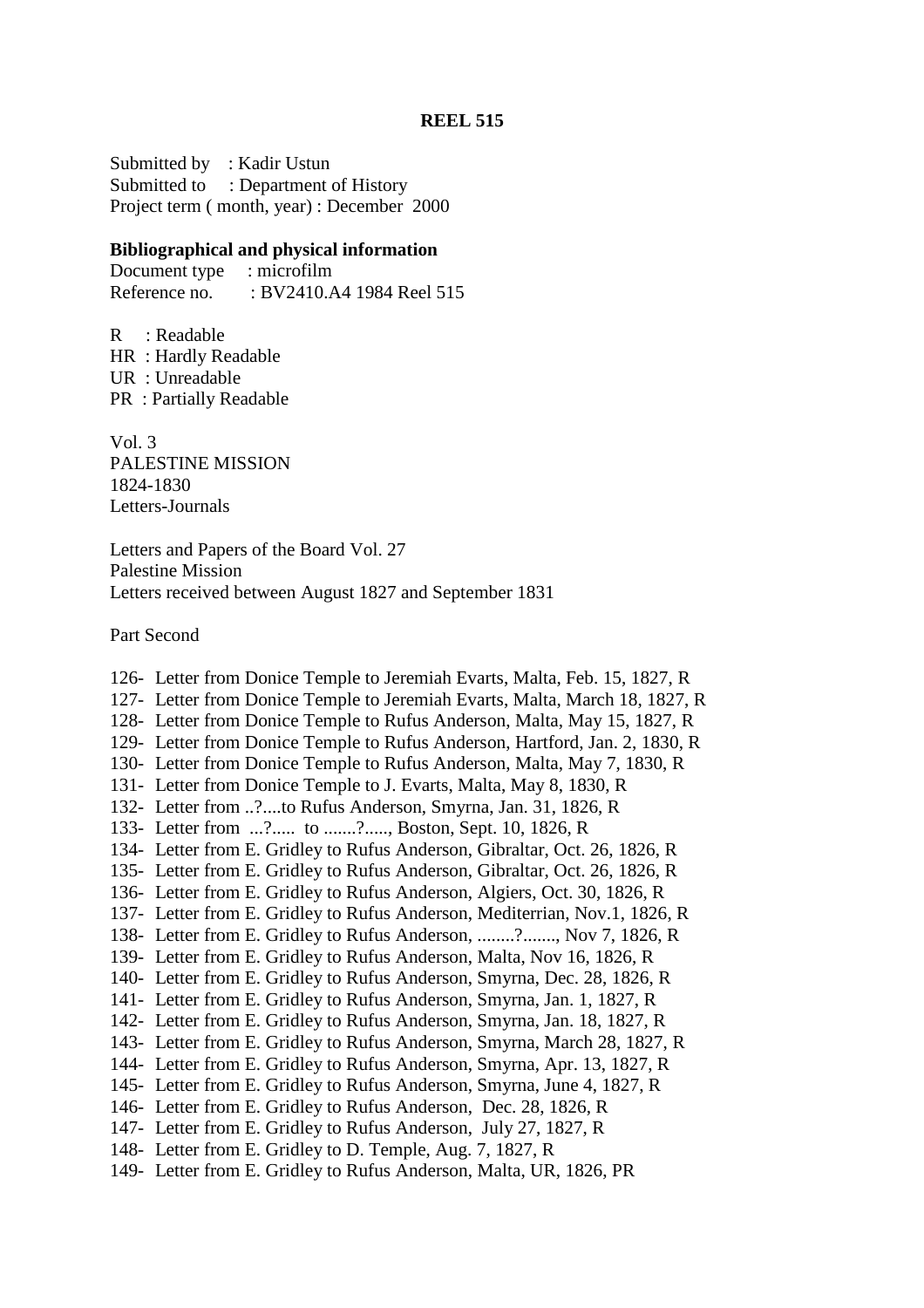- 150- Letter from Eli Smith to Rufus Anderson, Malta, Aug. 17, 1826, R
- 151- Letter from Eli Smith to Rufus Anderson, Smyrna, Aug. 24, 1826, R
- 152- Letter from Eli Smith to J. Evarts, Cairo, Jan. 23, 1827, R
- 153- Letter from Eli Smith to J. Evarts, Beirut, March 7, 1827, R
- 154- Letter from Eli Smith to R. Anderson, Beirut, March 20, 1827, R
- 155- Letter from Eli Smith to R. Anderson, Beirut, June 21, 1827, R
- 156- Letter from Eli Smith to R. Anderson, Beirut, Aug. 27, 1827, R
- 157- Journal of Eli Smith in Syria. Sept. 20, 1828, R
- 158- Letter from Eli Smith to R. Anderson, Beirut, Feb. 1, 1828, R
- 159- Letter from Eli Smith to J. Evarts, Beirut, Feb. 1, 1828, R
- 160- Letter from Eli Smith to J. Evarts, Malta, June 19, 1828, R
- 161- Letter from Eli Smith to R. Anderson, Malta, Aug. 25, 1828, R
- 162- Letter from Eli Smith to R. Anderson, Malta, Sept. 9, 1828, R
- 163- Letter from Eli Smith to R. Anderson, Malta, Sept. 19, 1828, R
- 164- Letter from Eli Smith to J. Evarts, Malta, Oct. 31, 1828, R
- 165- Letter from Eli Smith to R. Anderson, Malta, Dec. 3, 1828, R
- 166- Letter from Eli Smith to J. Evarts, Malta, Dec. 11, 1828, R
- 167- Letter from Eli Smith to R. Anderson, Malta, Nov. 18, 1828, R
- 168- Letter from Eli Smith to J. Evarts, Malta, Jan. 12, 1828, R
- 169- Letter from Eli Smith to J. Evarts, Malta, Jan. 16, 1828, R
- 170- On the preparation of school book for Greeks, Armenians and Arabs, W. Goodell, Eli Smith, I. Bird., R
- 171- Letter from Eli Smith to R. Anderson, Malta, Oct. 30, 1829, R
- 172- Letter from Eli Smith to R. Anderson, Malta, Nov. 4, 1829, R
- 173- Letter from Eli Smith to J. Evarts, Malta, Nov. 4, 1829, R
- 174- Letter from Eli Smith to R. Anderson, Malta, Nov. 12, 1829, R
- 175- Letter from Eli Smith to J. Evarts, Mairob, May 1824, R
- 176- Letter from Eli Smith to J. Evarts, Mairob, June 22 1825, R
- 177- Letter from Jones King to J. Evarts, Jerusalem, Apr. 18, 1825, R
- 178- Letter from Jones King to J. Evarts, Jerusalem, Apr. 22, 1825, R
- 179- Letter from Jones King to J. Evarts, Smyrna, Dec. 31, 1825, R
- 180- Letter from Jones King to J. Evarts, Smyrna, March 21, 1826, R
- 181- Letter from Jones King to J. Evarts, Smyrna, March 25, 1826, R
- 182- Letter from Jones King to J. Evarts, Smyrna, March 25, 1826, R
- 183- Letter from Jones King to J. Evarts, Smyrna, Apr. 3, 1826, R
- 184- Letter from Jones King to J. Evarts, Smyrna, June 1, 1826, R
- 185- Letter from Jones King to J. Evarts, Constantinople, June 23, 1826, R
- 186- Letter from Jones King to J. Evarts, Nismes, Nov. 10, 1826, R
- 187- Letter from Jones King to J. Evarts, Paris, June 13, 1827, R
- 188- Letter from Jones King to J. Evarts, Nismes, Oct. 16, 1826, R
- 189- Letter from Jones King to J. Evarts, Paris, June 14, 1827, R
- 190- Letter from Jones King to J. Evarts, Liverpool, July 24, 1827, R
- 191- Letter from Jones King to J. Evarts, Liverpool, July 27, 1827, R
- 192- Letter from Jones King to J. Evarts, Liverpool, Sept. 13, 1827, R
- 193- Letter from Jones King to J. Evarts, New York, Dec. 20, 1827, R
- 194- Letter from Jones King to J. Evarts, New York, May 23, 1827, R
- 195- Letter from Jones King to J. Evarts, Smyrna, March 19, 1829, R
- 196- Letter from Jones King to J. Evarts, Smyrna, Dec. 22, 1828, R
- 197- UR
- 198- UR